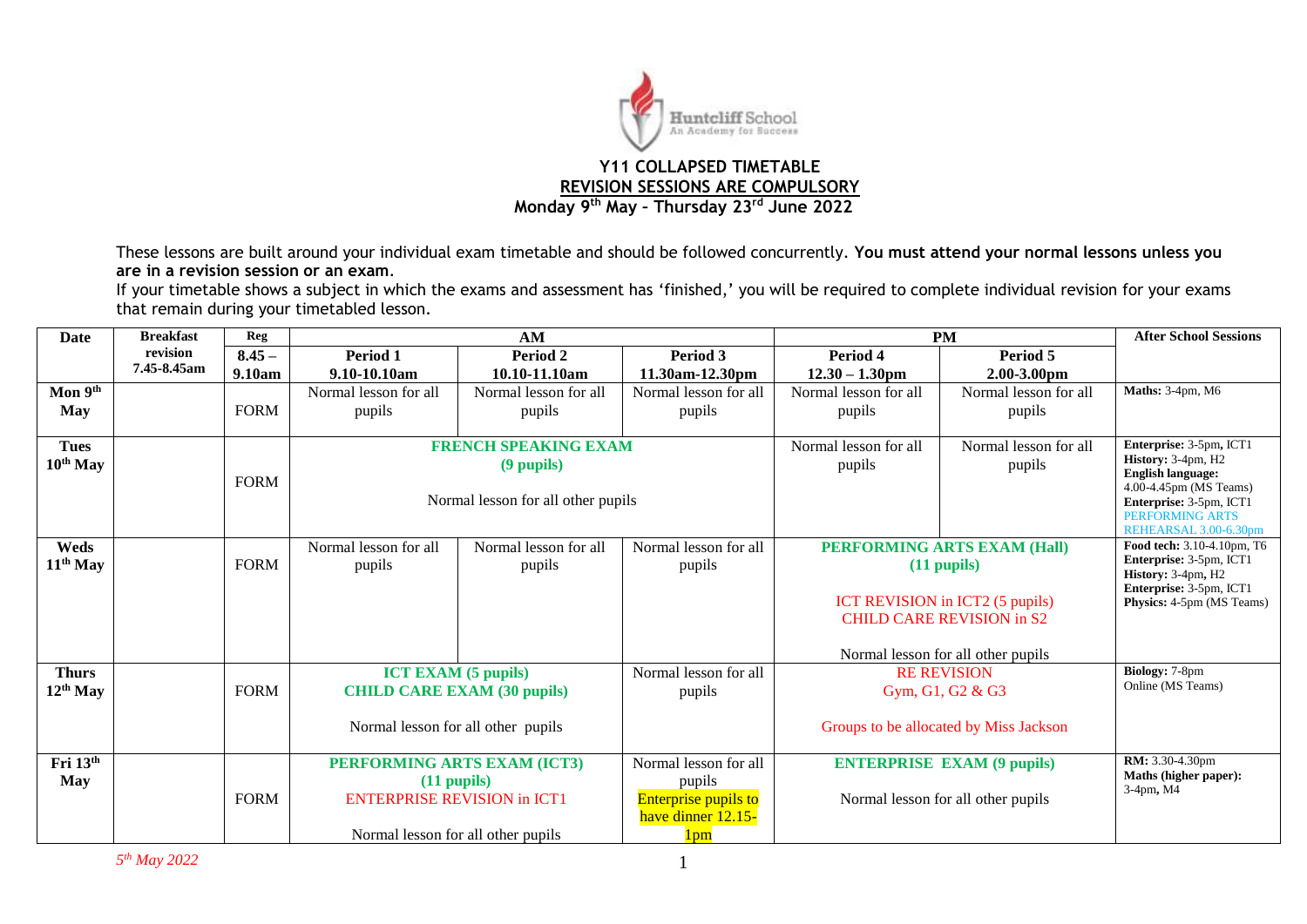| <b>Date</b>                 | <b>Breakfast</b> | Reg         | AM                                                                                      |               |                                 | <b>PM</b>                                                                                                     | <b>After School Sessions</b> |                                                                                                          |
|-----------------------------|------------------|-------------|-----------------------------------------------------------------------------------------|---------------|---------------------------------|---------------------------------------------------------------------------------------------------------------|------------------------------|----------------------------------------------------------------------------------------------------------|
|                             | revision         | $8.45 -$    | Period 1                                                                                | Period 2      | Period 3                        | Period 4                                                                                                      | Period 5                     |                                                                                                          |
|                             | 7.45-8.45am      | 9.10am      | 9.10-10.10am                                                                            | 10.10-11.10am | 11.30am-12.30pm                 | $12.30 - 1.30$ pm                                                                                             | 2.00-3.00pm                  |                                                                                                          |
| Mon $16^{th}$<br><b>May</b> |                  | <b>FORM</b> | <b>RE EXAM</b><br>Paper 1 (114 pupils)                                                  |               | Normal lesson for all<br>pupils | <b>BIOLOGY REVISION</b><br>Combined Foundation in the gym.<br>Combined Higher in S7.<br>Triple science in S2. |                              | Maths: 3-4pm, M6                                                                                         |
| <b>Tues</b><br>$17th$ May   |                  | <b>FORM</b> | <b>BIOLOGY EXAM</b><br><i>Paper 1</i> (116 pupils)                                      |               | Normal lesson for all<br>pupils | <b>ENGLISH LANGUAGE REVISION</b><br>English rooms                                                             |                              | History: 3-4pm, H2<br>Enterprise: 3-5pm, ICT1<br><b>English language:</b><br>4.00-4.45pm (MS Teams)      |
| Weds<br>18th May            |                  | <b>FORM</b> | <b>ENGLISH LANGUAGE EXAM</b><br><i>Paper 1</i> (117 pupils)                             |               | Normal lesson for all<br>pupils | <b>HISTORY REVISION</b><br>H1 & H2<br>Normal lesson for all other pupils                                      |                              | Food tech: 3.10-4.10pm, T6<br>History: 3-4pm, H2<br>Enterprise: 3-5pm, ICT1<br>Physics: 4-5pm (MS Teams) |
| <b>Thurs</b><br>19th May    |                  | <b>FORM</b> | <b>HISTORY EXAM</b><br><i>Paper 1</i> (55 pupils)<br>Normal lesson for all other pupils |               | Normal lesson for all<br>pupils | <b>MATHS REVISION</b><br>Foundation pupils rooms 5, 6 & 8<br>Higher pupils in Room 4                          |                              | Biology: 7-8pm<br>Online (MS Teams)                                                                      |
| Fri 20th<br><b>May</b>      |                  | <b>FORM</b> | <b>MATHS EXAM (117 pupils)</b><br><b>Paper 1</b><br><b>NON-Calculator</b>               |               | Normal lesson for all<br>pupils | <b>GEOGRAPHY REVISION</b><br>G2 & G3<br>Normal lesson for all other pupils                                    |                              | RM: 3.30-4.30pm<br>Maths (higher paper):<br>3-4pm, M4                                                    |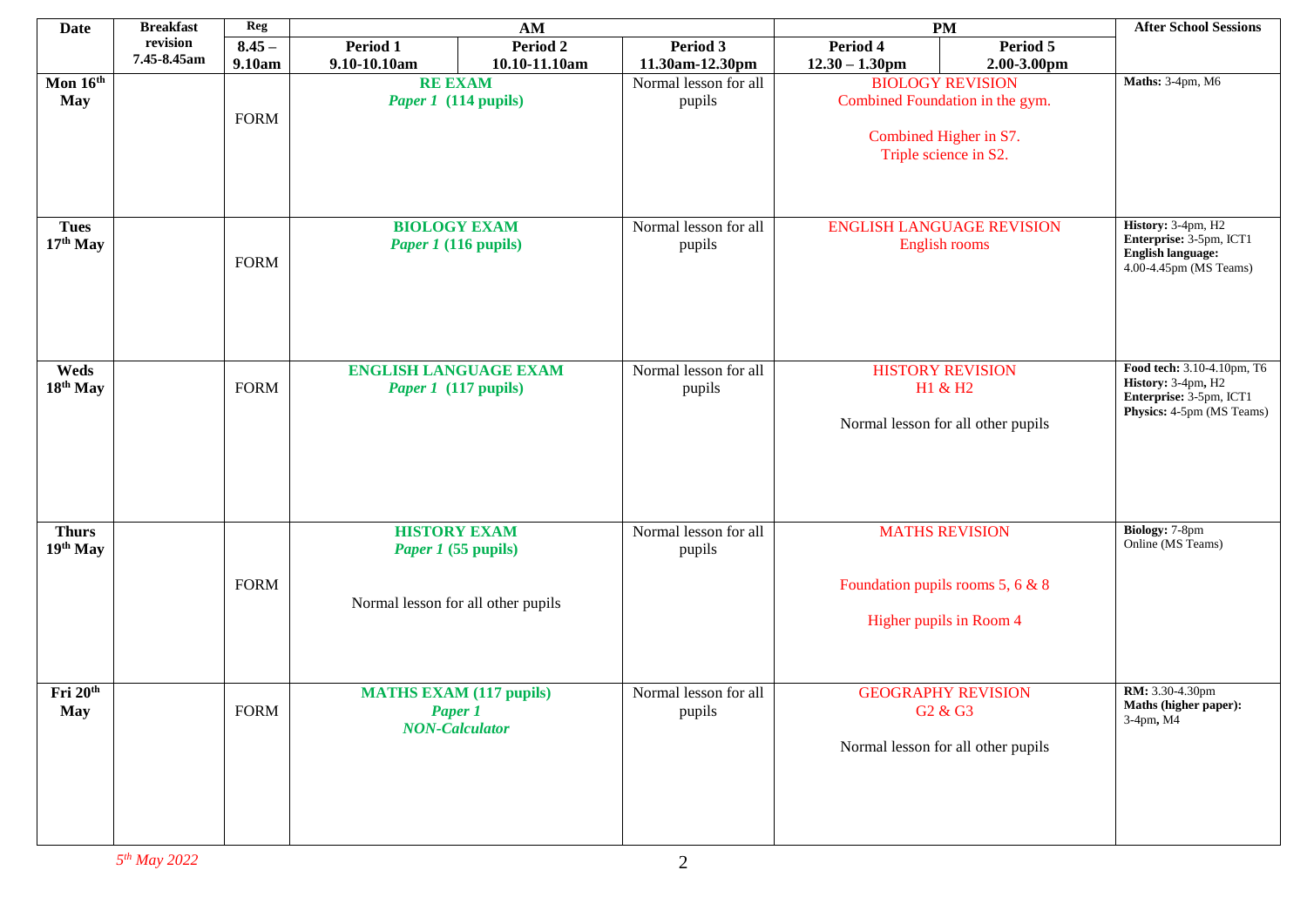| <b>Date</b>              | <b>Breakfast</b> | Reg         | AM<br><b>PM</b>                                                                                                                                                                                                                                                              |                                                                                                                                                                                                                  |                                 | <b>After School Sessions</b>                                                                                                                                         |                                                                                  |                                                                                                                            |
|--------------------------|------------------|-------------|------------------------------------------------------------------------------------------------------------------------------------------------------------------------------------------------------------------------------------------------------------------------------|------------------------------------------------------------------------------------------------------------------------------------------------------------------------------------------------------------------|---------------------------------|----------------------------------------------------------------------------------------------------------------------------------------------------------------------|----------------------------------------------------------------------------------|----------------------------------------------------------------------------------------------------------------------------|
|                          | revision         | $8.45 -$    | Period 1                                                                                                                                                                                                                                                                     | Period 2                                                                                                                                                                                                         | Period 3                        | Period 4                                                                                                                                                             | Period 5                                                                         |                                                                                                                            |
|                          | 7.45-8.45am      | 9.10am      | 9.10-10.10am                                                                                                                                                                                                                                                                 | 10.10-11.10am                                                                                                                                                                                                    | 11.30am-12.30pm                 | $12.30 - 1.30$ pm                                                                                                                                                    | 2.00-3.00pm                                                                      |                                                                                                                            |
| Mon<br>$23rd$ May        |                  | <b>FORM</b> | <b>ENGLISH LITERATURE REVISION</b><br><b>GEOGRAPHY EXAM Paper 1 (80 pupils)</b><br><b>REVISION</b> (ML1)<br>English rooms<br>Normal lesson for all other pupils<br>Normal lesson for all<br>11A3 go to Mr Markham period 4<br>other pupils<br>11A3 go to Mr Qualter period 5 |                                                                                                                                                                                                                  | <b>FRENCH</b>                   |                                                                                                                                                                      |                                                                                  | Maths: 3-4pm, M6                                                                                                           |
|                          |                  |             |                                                                                                                                                                                                                                                                              |                                                                                                                                                                                                                  |                                 |                                                                                                                                                                      |                                                                                  |                                                                                                                            |
| <b>Tues</b><br>24th May  |                  | <b>FORM</b> | <b>FRENCH LISTENING &amp;</b><br><b>READING EXAM (9 pupils)</b><br>Normal lesson for all other pupils                                                                                                                                                                        |                                                                                                                                                                                                                  | Normal lesson for all<br>pupils | <b>ENGLISH LITERATURE REVISION</b><br>English rooms<br>11A3 go to Mr Qualter period 4 (S6)<br>11A3 go to Dr Player period 5 (Room 5)<br>Y10 SpS EXAM IN THE GYM (20) |                                                                                  | History: 3-4pm, H2<br>Enterprise: 3-5pm, ICT1<br>English language:<br>4.00-4.45pm (MS Teams)<br>Food tech: 3.10-4.10pm, T6 |
| Weds<br>$25th$ May       |                  | <b>FORM</b> | <b>ENGLISH LITERATURE EXAM</b><br><b>Paper 1 (96)</b><br>11A3 go to maths with Mr Markham period 1<br>11A3 go to English with Miss Stevens period 2                                                                                                                          |                                                                                                                                                                                                                  | Normal lesson for all<br>pupils |                                                                                                                                                                      | <b>RE REVISION</b><br>Gym, G1, G2 & G3<br>Groups to be allocated by Miss Jackson |                                                                                                                            |
| <b>Thurs</b><br>26th May |                  | <b>FORM</b> |                                                                                                                                                                                                                                                                              | Normal lesson for all<br><b>CHEMISTRY REVISION</b><br>Combined Foundation in the gym.<br>pupils<br>All Y11 pupils to<br>Combined Higher in S6.<br>Triple science in S7.<br>have dinner 12.15-<br>1 <sub>pm</sub> |                                 |                                                                                                                                                                      | <b>RE EXAM</b><br>Paper 2 (114 pupils)                                           | Biology: 7-8pm<br>Online (MS Teams)                                                                                        |
| Fri 27th<br><b>May</b>   |                  | <b>FORM</b> | <b>CHEMISTRY EXAM</b><br>Paper 1<br>$(116$ pupils $)$                                                                                                                                                                                                                        |                                                                                                                                                                                                                  | Normal lesson for all<br>pupils | <b>MATHS REVISION</b><br>Foundation pupils rooms 5, 6 & 8<br>Higher pupils in Room 4                                                                                 |                                                                                  | RM: 3.30-4.30pm<br>Maths (higher paper):<br>$3-4$ pm, M $4$                                                                |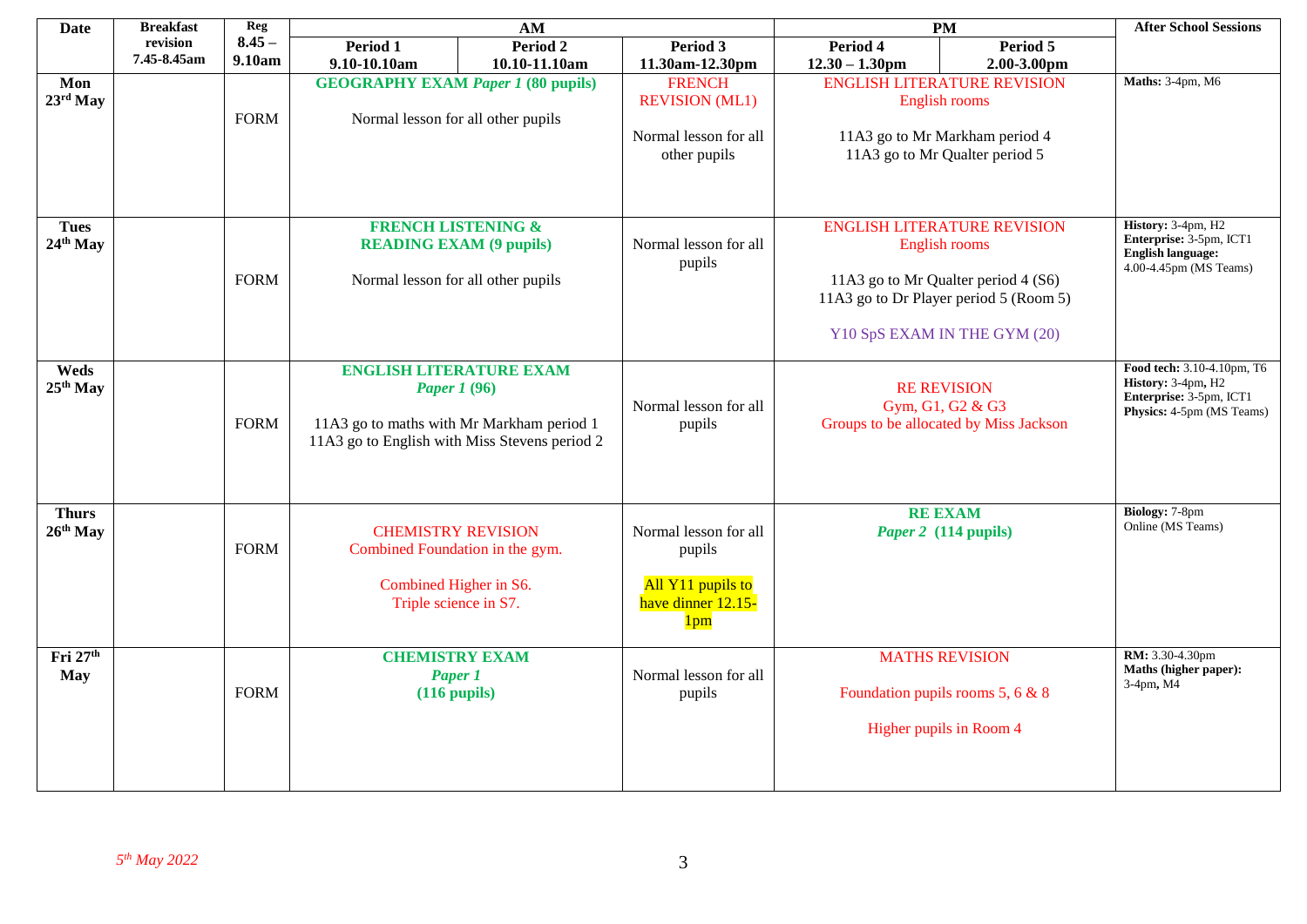| <b>Date</b>                            | <b>Breakfast</b>               | Reg                |                                                                                                                         | AM                                                                                                                                                                                                                |                                                                                                                                                                                                                      |                                                                                  | <b>PM</b>                                                                               | <b>After School Sessions</b>                                                                             |
|----------------------------------------|--------------------------------|--------------------|-------------------------------------------------------------------------------------------------------------------------|-------------------------------------------------------------------------------------------------------------------------------------------------------------------------------------------------------------------|----------------------------------------------------------------------------------------------------------------------------------------------------------------------------------------------------------------------|----------------------------------------------------------------------------------|-----------------------------------------------------------------------------------------|----------------------------------------------------------------------------------------------------------|
|                                        | revision<br>$7.45 -$<br>8.45am | $8.45 -$<br>9.10am | Period 1<br>9.10-10.10am                                                                                                | Period 2<br>10.10-11.10am                                                                                                                                                                                         | Period 3<br>11.30am-12.30pm                                                                                                                                                                                          | Period 4<br>$12.30 - 1.30$ pm                                                    | Period 5<br>$2.00 - 3.00$ pm                                                            |                                                                                                          |
| <b>Monday</b><br>$6th$ June            |                                | <b>FORM</b>        | <b>GEOGRAPHY REVISION</b><br>G <sub>2</sub> & G <sub>3</sub><br>Normal lesson for all other pupils                      |                                                                                                                                                                                                                   | <b>ENGLISH LITERATURE REVISION</b><br>English rooms<br>11A3 go to Miss Stevens period 3<br>11A3 go to Mr Markham period 4                                                                                            |                                                                                  | <b>MATHS REVISION</b><br>Foundation pupils rooms<br>5, 6 & 8<br>Higher pupils in Room 4 | Maths: 3-4pm, M6                                                                                         |
| <b>Tuesday</b><br>7 <sup>th</sup> June |                                | <b>FORM</b>        | <b>MATHS EXAM (116 pupils)</b><br>Paper <sub>2</sub><br><b>Calculator</b>                                               |                                                                                                                                                                                                                   | Normal lessons for all<br>pupils<br>Geography pupils to<br>have dinner 12.15-1pm                                                                                                                                     | <b>GEOGRAPHY EXAM Paper 2 (80 pupils)</b><br>Normal lessons for all other pupils |                                                                                         | History: 3-4pm, H2<br>Enterprise: 3-5pm, ICT1<br><b>English language:</b><br>4.00-4.45pm (MS Teams)      |
| Weds 8th<br>June                       |                                | <b>FORM</b>        | <b>ENGLISH LITERATURE EXAM</b><br>Paper 2 (96 pupils)<br>11A3 go to Mr Nundy period 1<br>11A3 go to Mr Markham period 2 |                                                                                                                                                                                                                   | Normal lessons for all<br>pupils                                                                                                                                                                                     | <b>HISTORY REVISION</b><br>H1/H2<br>Normal lessons for all other pupils          |                                                                                         | Food tech: 3.10-4.10pm, T6<br>History: 3-4pm, H2<br>Enterprise: 3-5pm, ICT1<br>Physics: 4-5pm (MS Teams) |
| <b>Thurs</b><br>9th<br>June            |                                | <b>FORM</b>        | <b>ENGLISH</b><br><b>LANGUAGE</b><br><b>REVISION</b><br>Those not in the<br>history exam<br><b>English classrooms</b>   | <b>HISTORY EXAM</b><br>Paper 3 (55 pupils)<br>PHYSICS REVISION<br>Those not in the<br>history exam<br>Combined Higher-<br>S <sub>2</sub><br>Triple science $-$ S6<br><b>Combined foundation</b><br>$- S4, S7, S5$ | PHYSICS REVISION<br>11.30-12.15pm<br>Combined Higher $- S2$<br>Triple science $-$ S6<br>Combined foundation -<br>S <sub>4</sub> , S <sub>5</sub> , S <sub>7</sub><br>All Y11 pupils to have<br>dinner $12.15 - 1$ pm | <b>PHYSICS EXAM</b><br><i>Paper 1</i> (116 pupils)                               |                                                                                         | Biology: 7-8pm<br>Online (MS Teams)                                                                      |
| Friday<br>$10^{\text{th}}$<br>June     |                                | <b>FORM</b>        |                                                                                                                         | <b>ENGLISH LANGUAGE EXAM</b><br><i>Paper 2</i> (116 pupils)                                                                                                                                                       | Normal lessons for all<br>pupils                                                                                                                                                                                     |                                                                                  | <b>MATHS REVISION</b><br>Foundation pupils to rooms 5, 6 & 8<br>Higher pupils in Room 4 | RM: 3.30-4.30pm<br>Maths (higher paper):<br>3-4pm, M4                                                    |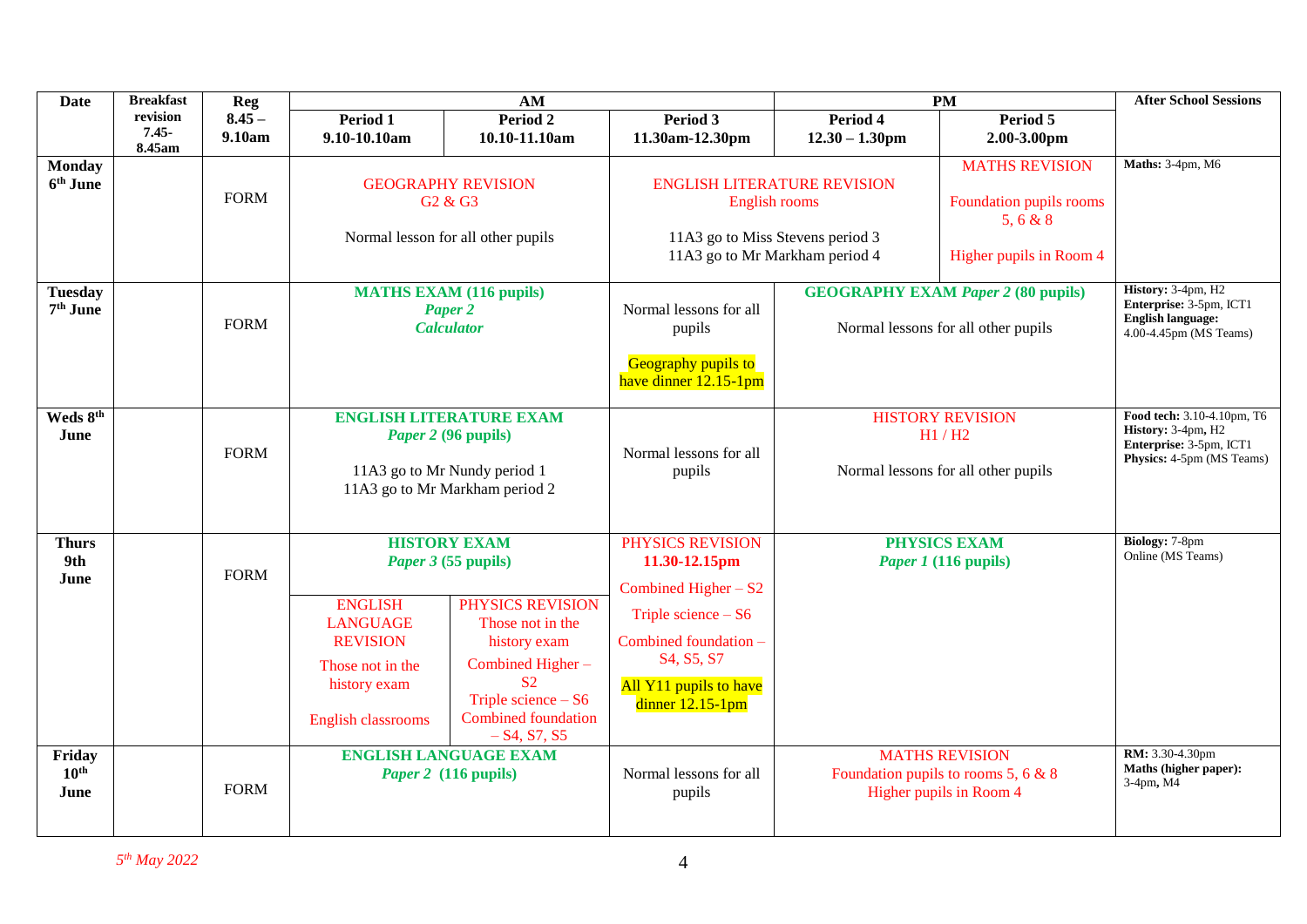| <b>Date</b>                               | <b>Breakfast</b>               | <b>Reg</b>         |                                                                                                                                                                                                                                     | AM                                                                                                            |                                                                                                               | <b>PM</b>                                                                                                | <b>After School Sessions</b>                                                                                  |                                               |
|-------------------------------------------|--------------------------------|--------------------|-------------------------------------------------------------------------------------------------------------------------------------------------------------------------------------------------------------------------------------|---------------------------------------------------------------------------------------------------------------|---------------------------------------------------------------------------------------------------------------|----------------------------------------------------------------------------------------------------------|---------------------------------------------------------------------------------------------------------------|-----------------------------------------------|
|                                           | revision<br>$7.45 -$<br>8.45am | $8.45 -$<br>9.10am | Period 1<br>9.10-10.10am                                                                                                                                                                                                            | Period 2<br>10.10-11.10am                                                                                     | Period 3<br>11.30am-12.30pm                                                                                   | Period 4<br>$12.30 - 1.30$ pm                                                                            | Period 5<br>2.00-3.00pm                                                                                       |                                               |
| <b>Monday</b><br>13 <sup>th</sup><br>June |                                | <b>FORM</b>        | <b>MATHS EXAM (116 pupils)</b><br>Paper 3<br><b>Calculator</b>                                                                                                                                                                      |                                                                                                               | Normal lessons for all<br>other pupils                                                                        | <b>GEOGRAPHY REVISION</b><br>G <sub>2</sub> & G <sub>3</sub><br>Normal lessons for all other pupils      |                                                                                                               |                                               |
| <b>Tuesday</b><br>14th<br>June            |                                | <b>FORM</b>        | <b>GEOGRAPHY</b><br><b>EXAM Paper 3</b><br>$(80$ pupils $)$<br>Normal lessons for<br>all other pupils                                                                                                                               | <b>D&amp;T REVISION</b><br>Gym<br>Please check the<br>seating plan.<br>Normal lessons for all<br>other pupils | <b>D&amp;T REVISION</b><br>Gym<br>Please check the<br>seating plan.<br>Normal lessons for all<br>other pupils |                                                                                                          | <b>BIOLOGY REVISION</b><br>Combined Foundation in the gym.<br>Combined Higher in S7.<br>Triple science in S2. | History: 3-4pm, H2<br>Enterprise: 3-5pm, ICT1 |
| Weds<br>15 <sup>th</sup><br>June          |                                | <b>FORM</b>        | <b>BIOLOGY EXAM</b><br>Normal lessons for all<br><b>DESIGN &amp; TECHNOLOGY EXAM (29 pupils)</b><br>Paper 2 (116 pupils)<br>pupils<br>Normal lessons for all other pupils<br><b>D&amp;T</b> pupils to have<br>dinner $12.15 - 1$ pm |                                                                                                               |                                                                                                               | Food tech: 3.10-4.10pm, T6<br>History: 3-4pm, H2<br>Enterprise: 3-5pm, ICT1<br>Physics: 4-5pm (MS Teams) |                                                                                                               |                                               |
| <b>Thurs</b><br>16 <sup>th</sup><br>June  |                                | <b>FORM</b>        | <b>FRENCH REVISION in ML1</b><br><b>FOOD TECH REVISION</b><br>T <sub>6</sub><br>Normal lessons for all other pupils                                                                                                                 |                                                                                                               | Normal lessons for all<br>pupils<br>French pupils to have<br>dinner $12.15 - 1$ pm                            | <b>FRENCH WRITING EXAM (9 pupils)</b><br>Normal lessons for all other pupils                             |                                                                                                               |                                               |
| Friday<br>17 <sup>th</sup><br>June        |                                | <b>FORM</b>        | <b>CHEMISTRY REVISION</b><br>Period 5<br><b>HISTORY REVISION</b><br>Combined Foundation in the gym.<br>H1 / H2<br>Combined Higher in S6.<br>Normal lessons for all other pupils<br>Triple science in S7.                            |                                                                                                               | <b>Y11 LEAVERS</b><br><b>ASSEMBLY</b> (Hall)                                                                  |                                                                                                          |                                                                                                               |                                               |